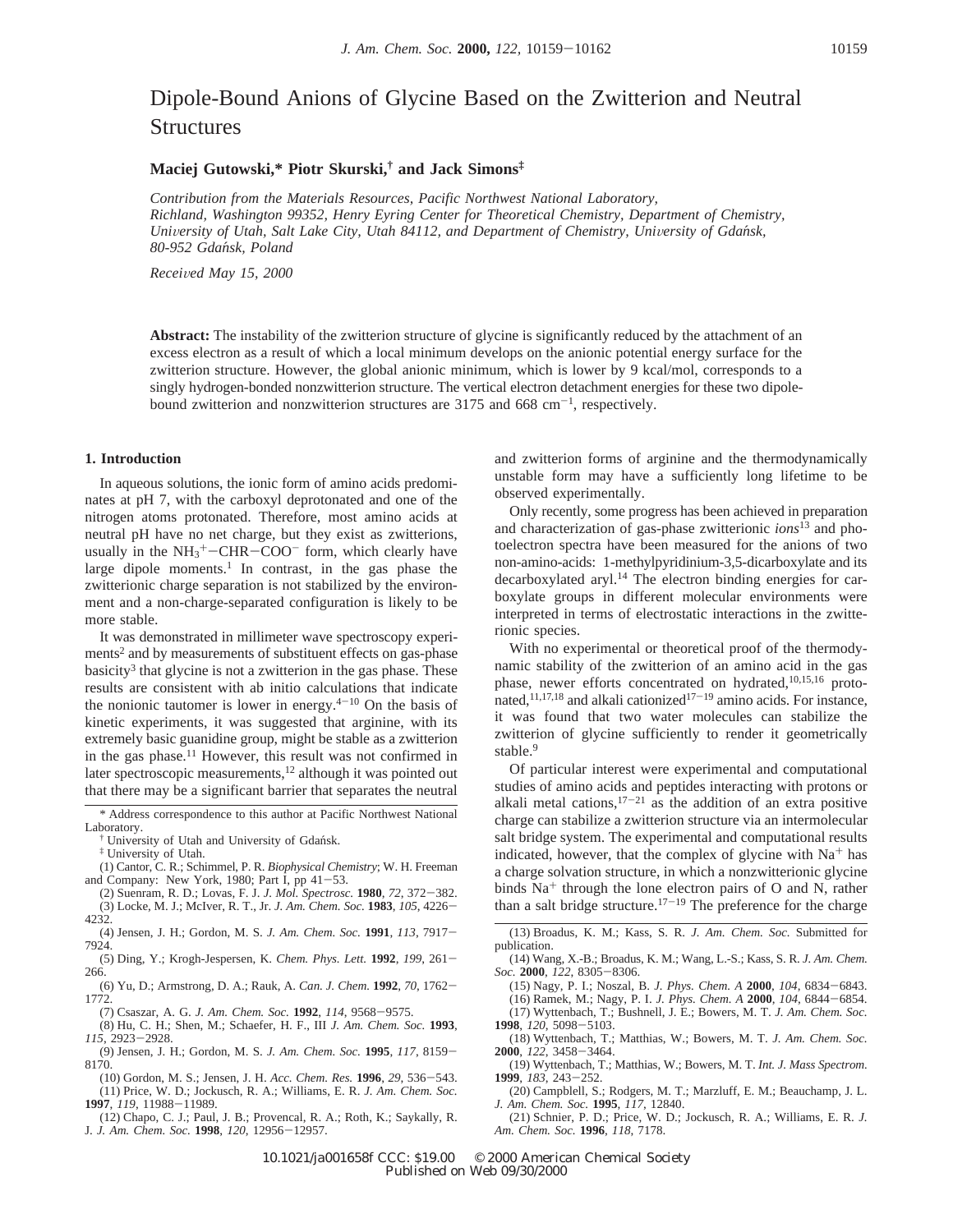

Figure 1. The structures of the neutral glycine at different stationary points on the MP2 potential energy surface supplemented with effective atomic charges. For the neutral  $\bf{A}$ , the geometry of  $\bf{A}^-$  is used.

solvation structure results from a relatively low proton affinity of glycine of 211.9 kcal/mol, whereas Bowers et al. suggested that only amino acids with proton affinities larger than 217 kcal/ mol can form salt bridge structures when sodiated.18 It should be noted, however, that  $(^{+}H_3 N-CH_2 -COO-)Na^{+}$  has been theoretically characterized as a local minimum on the potential energy surface of sodiated glycine,<sup>18</sup> as opposed to the unsodiated glycine zwitterion  $H_3 N-CH_2 -COO^-$ , which is not<br>a stable structure  $4^{-10}$  The addition of a sodium ion stabilizes a stable structure. $4-10$  The addition of a sodium ion stabilizes the zwitterion considerably relative to the nonzwitterion form (by more than 10 kcal/mol), but not sufficiently to make the salt bridge structure the global minimum.<sup>17</sup>

In the present contribution, we explore the stabilization of the zwitterion form of glycine by an excess electron. For this purpose, we perform highly correlated electronic structure calculations for anions formed by the zwitterion and nonzwitterion forms of glycine. We demonstrate that the instability of the zwitterion form of the neutral glycine is significantly reduced by the attachment of an excess electron and a local minimum develops on the anionic potential energy surface. These effects are related to the fact that the anionic states are dipole-bound and the dipole moment for the zwitterion structure is larger than that of the nonionic structure. The present study is a continuation of our previous works on electron attachment to model zwitterions:  $-HNNH_3$ <sup>+22</sup> and  $-HPPH_3$ <sup>+</sup>.<sup>23</sup>

#### **2. Methods**

As demonstrated by others, the calculated relative energetics of different isomers of the neutral glycine are sensitive to the level of theory.24 Moreover, electron correlation effects proved to be important for dipole-bound anions.<sup>25</sup> Therefore, the results reported in this study were obtained at the coupled cluster level of theory with single, double, and noniterative triple excitations.<sup>26</sup> We have used aug-cc-pVDZ basis sets<sup>27</sup> supplemented with additional even-tempered 5s and 5p symmetry



**Figure 2.** The MP2 energy profile for the neutral (circles) and anionic (squares) glycine for proton transfer.

functions centered on the N atom. The robustness of the relatively small aug-cc-pVDZ basis set was earlier demonstrated for a variety of dipolebound anions.28,29 The geometric progression ratio for the extra 5s5p diffuse set was set to 3.2, and we started to build up the exponents from the lowest s and p exponents included in the aug-cc-pVDZ basis set designed for N. Stationary points on the potential energy surfaces of the neutral and the anion as well as harmonic vibrational frequencies were determined at the MP2 level. In calculations for the doublet anion, the value of  $\langle S^2 \rangle$  never exceeded 0.7501 for the SCF wave function.

The vertical electron detachment energy  $(D)$  for the excess electron was first determined at the Koopmans' theorem level  $(\mathcal{D}^{KT})$  and then supplemented with orbital relaxation  $\Delta \mathcal{D}_{ind}^{SCF}$  and electron correlation effects estimated at the  $CCSD(T)$  level.<sup>30</sup> The second-order dispersion interaction between the loosely bound electron (lbe) and the neutral molecule ( $\Delta \mathcal{D}_{\text{disp}}^{\text{MP2}}$ ) was extracted from the latter term<sup>30</sup>

$$
\Delta \mathcal{D}_{\text{disp}}^{\text{MP2}} = \sum_{a \in N} \sum_{r < s} \frac{|\langle \phi_a \phi_{\text{hbs}} | |\phi_r \phi_s \rangle|^2}{e_a + e_{\text{lbe}} - e_r - e_s} \tag{1}
$$

where  $\phi_a$  and  $\phi_{\text{lbe}}$  are spinorbitals occupied in the UHF wave function for the anion,  $\phi_r$  and  $\phi_s$  are unoccupied orbitals, and *e*'s are the corresponding orbital energies. The remaining higher order correlation contribution to  $\mathcal{D}$ , denoted  $\Delta \mathcal{D}^{HO}$ , is defined as

 $\Delta \mathcal{D}^{\text{HO}} = \mathcal{D}^{\text{CCSD(T)}} - \mathcal{D}^{\text{KT}} - \Delta \mathcal{D}_{\text{ind}}^{\text{SCF}} - \Delta \mathcal{D}_{\text{disp}}^{\text{MP2}}$ 

#### **3. Results**

In agreement with earlier studies, $4^{-10}$  we find that the zwitterion structure of the neutral glycine **A** (see Figures 1 and 2) is not even a minimum on the electronic ground-state potential energy surface. Rather, geometry optimization based on ab initio calculated forces moves downhill in energy from **A** and collapses to the nonionic structure  $B_n$ . This is visualized in Figure 2, where the energies of the neutral and anionic glycine are displayed as functions of the distance between the nitrogen atom and the  $H_1$  hydrogen atom that is displaced as tautomerization occurs. The stationary point  $\mathbf{B}_n$  of the neutral glycine is separated from a symmetry-equivalent  $\mathbf{B}_n$  structure by a small barrier (19 cm<sup>-1</sup>) at the top of which is a  $C_s$ -symmetry structure  $\mathbf{B}_p$ . The  $\mathbf{B}_n$  minimum is only 1 kcal/mol higher in energy than the neutral global minimum, **C**, which is geometrically quite distinct<sup>24</sup> (see also Figures 1 and 3). Moreover, there is a

<sup>(22)</sup> Skurski, P.; Gutowski, M.; Simons, J. *J. Phys. Chem. A* **1999**, *103*, <sup>625</sup>-631.

<sup>(23)</sup> Skurski, P.; Gutowski, M.; Simons, J. *J. Chem. Phys.* **1999**, *110*,  $274 - 280.$ 

<sup>(24)</sup> Nguyen, D. T.; Scheimer, A. C.; Andzelm, J. W.; Sirois, S.; Salahub, D. R.; Hagler, A. T. *J. Comput. Chem.* **<sup>1997</sup>**, *<sup>18</sup>*, 1609-1631.

<sup>(25)</sup> Gutowski, M.; Skurski, P. *Recent Res. De*V*. Phys. Chem.* **<sup>1999</sup>**, *<sup>3</sup>*,  $245 - 260$ .

<sup>(26)</sup> Bartlett, R. J.; Stanton, J. F. In *Reviews in Computational Chemistry*; Lipkowitz, K. B., Boyd, D. B., Eds.; VCH Publishers Inc.: New York,  $1994$ ; Vol. V, pp  $65-169$ .

<sup>(27)</sup> Kendall, R. A.; Dunning, T. H., Jr.; Harrison, R. J. *J. Chem. Phys.* **<sup>1992</sup>**, *<sup>96</sup>*, 6796-6806.

<sup>(28)</sup> Gutowski, M.; Jordan, K. D.; Skurski, P. *J. Phys. Chem. A* **1998**, *<sup>102</sup>*, 2624-2633. (29) Skurski, P.; Gutowski, M.; Simons, J. *Int. J. Quantum Chem.*

Accepted for publication.

<sup>(30)</sup> Gutowski, M.; Skurski, P. *J. Phys. Chem. B* **<sup>1997</sup>**, *<sup>101</sup>*, 9143-9146.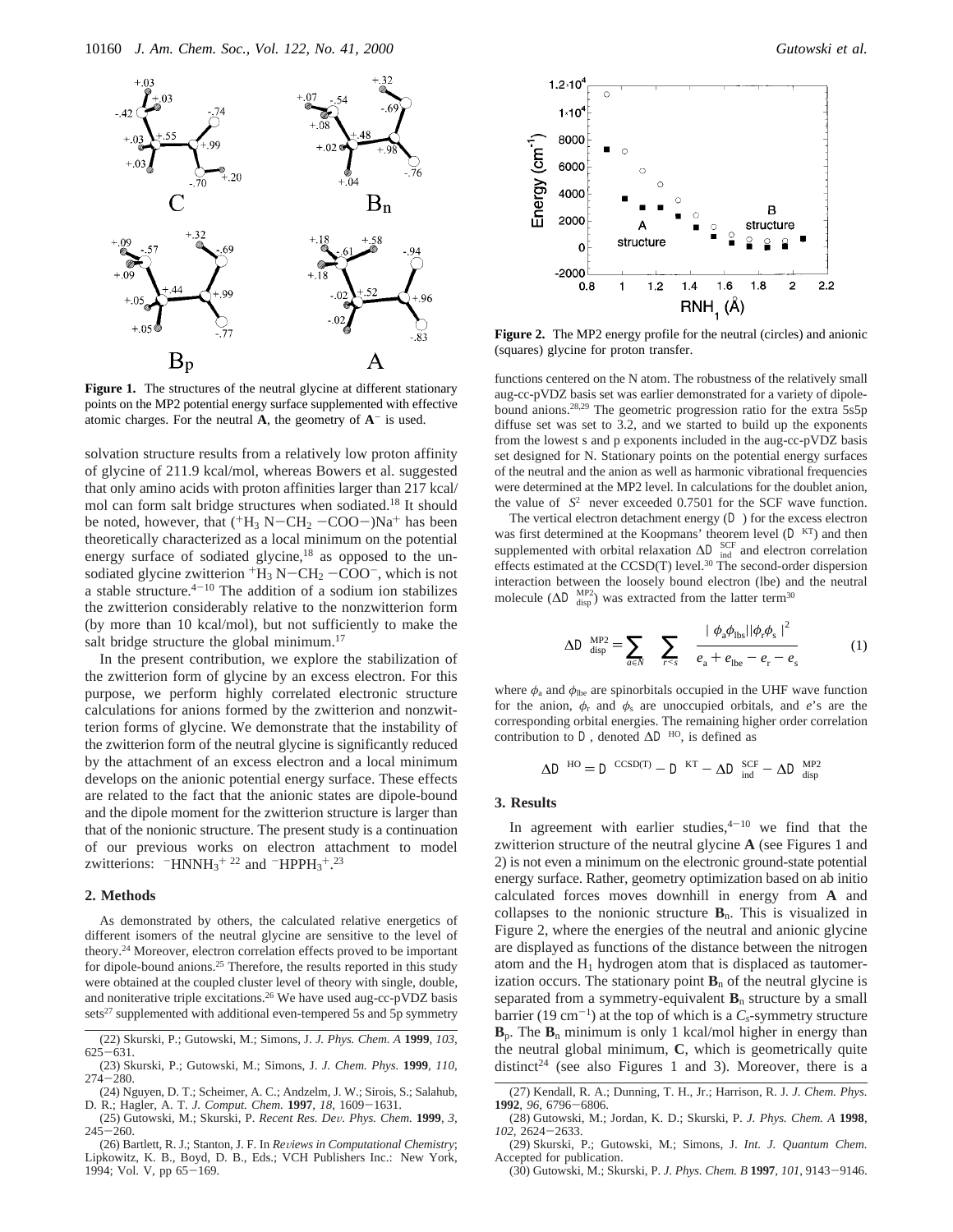

**Figure 3.** The equilibrium structures, relative CCSD(T) energies without zero-point vibrational energies (in parentheses, given in  $cm^{-1}$ ), and MP2 dipole moments of the neutral glycine (in Debyes). For the neutral  $\bf{A}$ , the geometry of  $\bf{A}^-$  is used and the energy level is indicated by a dashed line since it does not correspond to a stationary point on the potential energy surface of the neutral.

significant difference in the polarity of  $\mathbf{B}_n$  and  $\mathbf{C}$  (Figure 1); the MP2 dipole moment of  $\mathbf{B}_n$  is 5.52 D, whereas that of  $\mathbf{C}$  is only 1.18 D.

To the best of our knowledge, the glycine molecule does not form a valence-type anion in the gas phase because it has no vacant or half-filled valence orbital available. However, the dipole moment of  $\mathbf{B}_{n,p}$  is more than sufficient to support a dipolebound anionic state and the dipole moment of the zwitterion structure **A** is expected to be even larger than that of  $\mathbf{B}_{n,p}$ . On the other hand, structure **C** has such a small dipole moment that it cannot bind an electron. Let us therefore turn to our study of the stability of dipole-bound anions of glycine derived from the nonionic  $(\mathbf{B}_p \text{ or } \mathbf{B}_n)$  and zwitterion  $(\mathbf{A})$  structures.

The MP2 energy profile for the transition between the zwitterion (**A**) and neutral (**B**) structures of the glycine anion is displayed in Figure 2. A broad plateau develops for  $R_{NH_1}$  in the 1.0-1.3 Å range. Specifically, a local MP2 minimum is present at  $R_{NH_1}$  =1.12 Å, but the depth of this minimum with respect to the barrier at  $R_{NH_1}$  =1.13 Å is only 1 cm<sup>-1</sup>. Higher order CCSD(T) single point calculations performed at the stationary point on the MP2 potential energy surface led to a deeper minimum  $(27 \text{ cm}^{-1})$ , but this stability is so weak that we do not expect this zwitterion form of the anionic glycine to exist in the gas phase at any but the lowest temperatures. On the other hand, the presence of a broad plateau for the anion and the lack of such for the neutral glycine clearly demonstrates that the dipole-based electron binding can be used to express and stabilize very interesting regions of the potential energy surface.

The relative energies of the neutral and anionic glycine structures calculated at the CCSD(T) level of theory and corrected for the MP2 zero-point vibrational energies are collected in Table 1, see also Figure 3. In agreement with previous studies for the neutral glycine,<sup>24</sup> the low-dipole-moment **C** structure is lower in energy than the high-dipole-moment structure  $\mathbf{B}_n$ , but the difference is only 394 cm<sup>-1</sup>. Geometry optimization for the *anion* starting from the **B**<sup>n</sup> structure of the neutral converged to a structure with  $C_s$  symmetry denoted  $\mathbf{B}_{\rm p}^-$ , which is the lowest energy stationary point that we found on the potential energy surface of the anion. It is even lower than



**Figure 4.** Singly occupied molecular orbital of the anionic glycine at the  $A^-$  (contour spacing 0.021) and  $B_p^-$  (contour spacing 0.0087) stationary points.

**Table 1.** The CCSD(T) Energies  $(E \text{ in cm}^{-1})$  of the Neutral and Anionic Species Calculated with Respect to the C Tautomer of the Neutral (the energies, also in  $cm^{-1}$ , corrected for the MP2 zero-point vibrational energies, are denoted  $E + E_{\text{vib}}^{\circ}$ 

| system                                                          | E      | $E+E_{\rm vib}^{\rm o}$ |
|-----------------------------------------------------------------|--------|-------------------------|
| neutral $(C)^{a,b}$                                             |        |                         |
| neutral $(\mathbf{B}_{p})$                                      | 304    | 368                     |
| neutral $(\mathbf{B}_n)$                                        | 285    | 394                     |
|                                                                 | $-321$ | $-279$                  |
| anion $(\mathbf{B}_{\text{p}}^{-})$<br>anion $(\mathbf{A}^{-})$ | 3238   | 2888                    |

<sup>a</sup> The CCSD(T) energy is  $-283.79681153$ . <sup>a</sup> The MP2 value of  $E_{\text{vib}}^{\circ}$ <br>50.051 kcal/mol. is 50.051 kcal/mol.

**Table 2.** The Components of the Vertical Electron Detachment Energy (in  $cm^{-1}$ ) Calculated for the Anion of Glycine at Its  $\mathbf{B}_{\rm p}^-$  and  $\mathbf{A}^-$  Structures

| structure                                           | в<br>n    | $A^-$  |
|-----------------------------------------------------|-----------|--------|
| D <sup>KT</sup>                                     | 290       | 1920   |
| $\Delta D_{\rm ind}^{\rm SCF}$                      | 33        | 284    |
| $\Delta D_{\rm disp}^{\rm MP2} \ \Delta D^{\rm HO}$ | 287       | 1199   |
|                                                     | 58<br>668 | $-229$ |
| $D^{\text{CCSD(T)}}$                                |           | 3175   |
|                                                     |           |        |

the **C** structure of the neutral, by 279 cm-1. In addition to the  $\mathbf{B}_{p}^{-}$  species, we found, as noted above, a shallow local minimum structure **A**- having zwitterionic type bonding. The **A**structure is 2888 cm<sup>-1</sup> higher than the  $\mathbf{B}_p^-$  structure.

The vertical electron detachment energies for the anion of glycine at the  $\mathbf{B}_n^-$  and  $\mathbf{A}^-$  stationary points are collected in Table 2. The values of the MP2 dipole moments of the neutral at the anionic  $\mathbf{B}_n^-$  and  $\mathbf{A}^-$  stationary points are 5.7 and 9.3 D, respectively. As expected, the larger the dipole moment of the neutral, the larger the value of  $\mathcal{D}^{KT}$  and the more compact the charge distribution of the excess electron is (Figure 4).

The SCF orbital polarization term,  $\Delta \mathcal{D}_{ind}^{SCF}$ , does not exceed 15% of  $\mathcal{D}^{KT}$ . The  $\Delta \mathcal{D}^{MP2}_{disp}$  contribution describes dynamical correlation between the excess electron and the electrons of the neutral molecule. This stabilizing effect is as large as  $\mathcal{D}^{KT}$  for  $\mathbf{B}_{\rm p}$  and it represents 62% of  $\mathcal{D}^{\rm KT}$  for  $\mathbf{A}^-$  . The higher order correlation term,  $\Delta \mathcal{D}^{HO}$ , contributes less than 9% to  $\mathcal{D}^{CCSD(T)}$ , but this relatively small contribution results from a cancellation of different electron correlation components. The vertical electron detachment energies calculated at the CCSD(T) level for the  $\mathbf{B}_{p}^{-}$  and  $\mathbf{A}^{-}$  structures are 668 and 3175 cm<sup>-1</sup>, respectively, and the errors are expected to be less than 10%.25